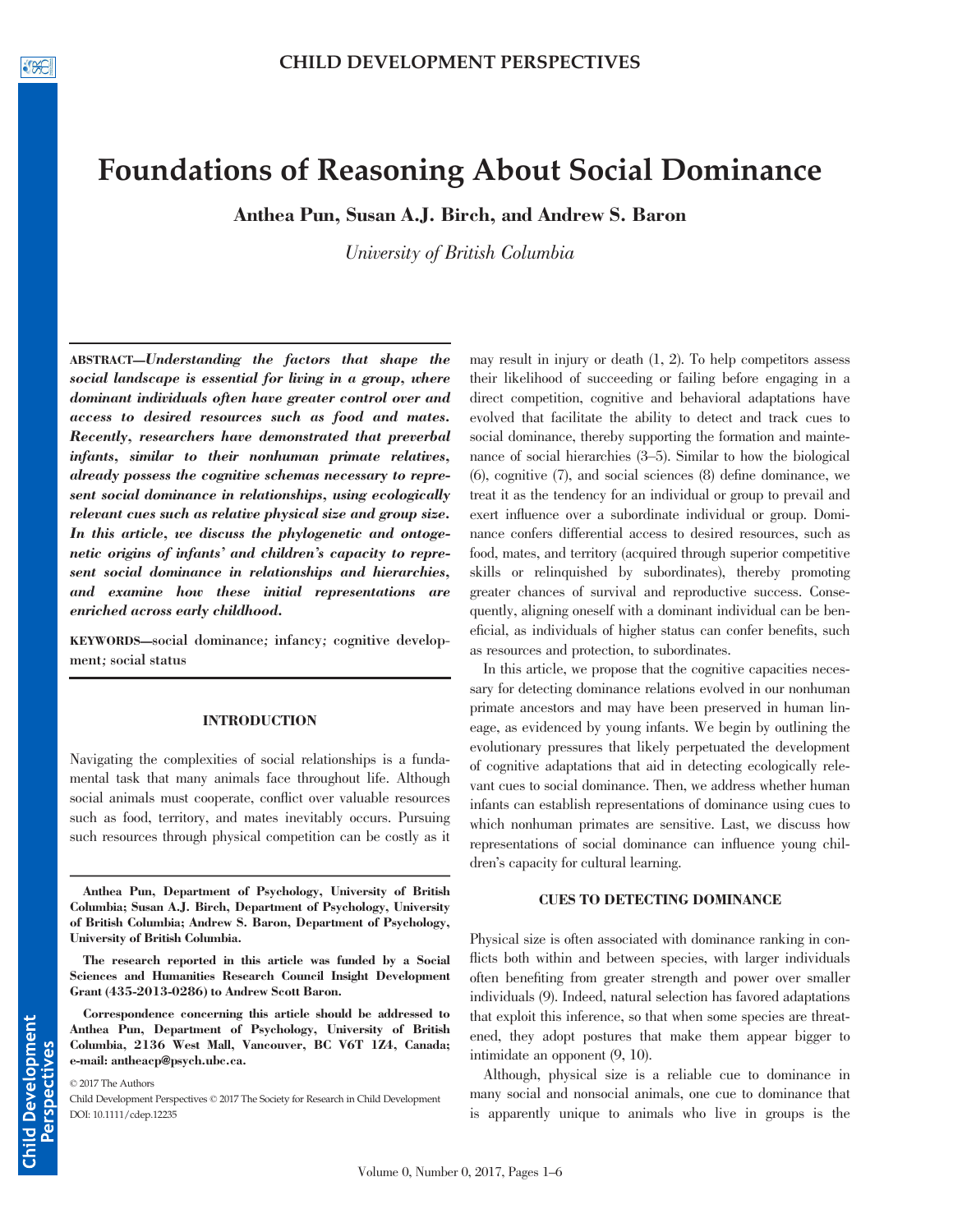number of allies an individual has. The importance of tracking group size is illustrated by chimpanzees, which use different tactics to advertise their numerical strength while patrolling the borders of their territory (11, 12). Signals indicating the size of one's group can be detected both visually and acoustically (2, 13, 14). For example, to advertise the numerical strength of their group to others (11, 12) and deter opposing groups from approaching (15), both male and female chimps engage in noisy pant-hoot calling. And both chimpanzees and lions are more likely to engage in conflict if they outnumber intruders, but will stay silent or retreat if they do not (13, 14). In summary, a group is more likely to compete if it has more individuals than the opposing group (14, 16).

## DEVELOPMENTAL FOUNDATIONS OF REASONING ABOUT SOCIAL DOMINANCE

Paralleling findings with nonhuman primates, preverbal human infants use cues such as relative physical size and numerical group size to infer social dominance between competitors (2, 7, 14, 17). In one study (7), preverbal infants inferred social dominance relationships by comparing the physical size of two competing agents. Infants were introduced to two agents (one twice as large as the other), each with the apparent goal of crossing to the opposite side of a platform. When both agents tried to cross at the same time, they met on the path. Then, infants were shown two scenarios: one in which the larger agent prevailed and one in which the smaller agent prevailed. Although 10- to 13-month-olds expected the larger agent to be dominant, 8- to 9-month-olds failed to demonstrate an expectation about which agent should prevail. This suggests that only older infants could use the relative physical size of two competing agents to infer which one would get the right of way. Because younger infants did not reliably use physical size as a cue to social dominance, it was unclear whether they were incapable of representing dominance relationships in general or simply were insensitive to this particular cue.

Physical size is not always an ecologically reliable cue, especially among species that form cooperative social relationships with conspecifics  $(6, 18)$ . For example, in some primate species (e.g., chimpanzees), competing males may not differ greatly in size. Consequently, a male striving to achieve a position of high status may not be able to attain this on his own, but can succeed if he forms alliances with other males (19–21). This demonstrates that high-status positions are not necessarily reserved for the largest individuals, but can be achieved by smaller (or younger) individuals that cultivate social alliances (6, 18).

In another study (17), we examined whether infants' understanding of social dominance extends beyond physical size—to numerical group size—and if so, whether such sensitivity emerges earlier in development than a sensitivity to physical size. Similar to the methods used in an earlier study

investigating infants' ability to use physical size as a cue to dominance (7), 6- to 12-month-olds were familiarized to an agent from each group independently achieving the goal of crossing a platform. Each of the competing agents were the same size, but differed in the number of members of the group to which it belonged (one belonged to a group of three members and the other to a group of two). When both competing agents attempted to cross the platform simultaneously, they bumped into one another. Then, infants viewed two outcome trials, one in which the agent from the larger group prevailed and one which the agent from the smaller group prevailed. Infants expected the agent from the larger group to succeed. This demonstrates that infants use the numerical size of a group as a cue to social dominance and expect an agent from a numerically larger group to be dominant. In this study, the other group members did not assist during the event. Thus, the fact that these infants inferred which agent would be dominant through their alliance with a larger group suggests that infants may understand that the presence of group members confers an advantage, even when those members are not involved directly in conflict.

As with nonhuman primates, humans recognize dominance relationships when agents forfeit desired resources to the dominant agent. For example, in one study (22), 9- and 12-montholds were shown a video of an animated agent collecting small objects. When another agent entered, the first agent stopped collecting the desired objects, allowing the second agent to gather the remaining objects. By forfeiting the remaining objects, the first agent was shown to be subordinate to the second agent. At test, the two agents competed for a new type of desired object, and 12-month-olds (but not 9-month-olds) were more surprised when the subordinate was allowed to take the last object, compared to when the dominant agent was allowed to take the last object. This demonstrates that 12-month-olds expected the dominant agent to obtain desired resources, even when no physical conflict occurred.

From the aforementioned studies, it is unclear whether infants can keep track of an individual's dominance over another agent across different contexts because actors in those studies were observed only once in a scenario where their dominance status was established. To investigate infants' understanding of social dominance as a stable relation, we carried out a study in which 12- and 15-month-olds were first familiarized to a dominant agent monopolizing a bounded area (i.e., pushing the subordinate away); at test, the infants were shown a novel scenario in which the previously established dominant and subordinate agents competed for a desired object. Infants viewed two outcomes: one in which the previously dominant agent succeeded and one in which the subordinate succeeded. We saw a developmental trend in which older infants demonstrated an increased capacity to track dominance relationships across different contexts. More specifically, 12 month-olds could represent the dominance relationship between two agents only when the test scenario was identical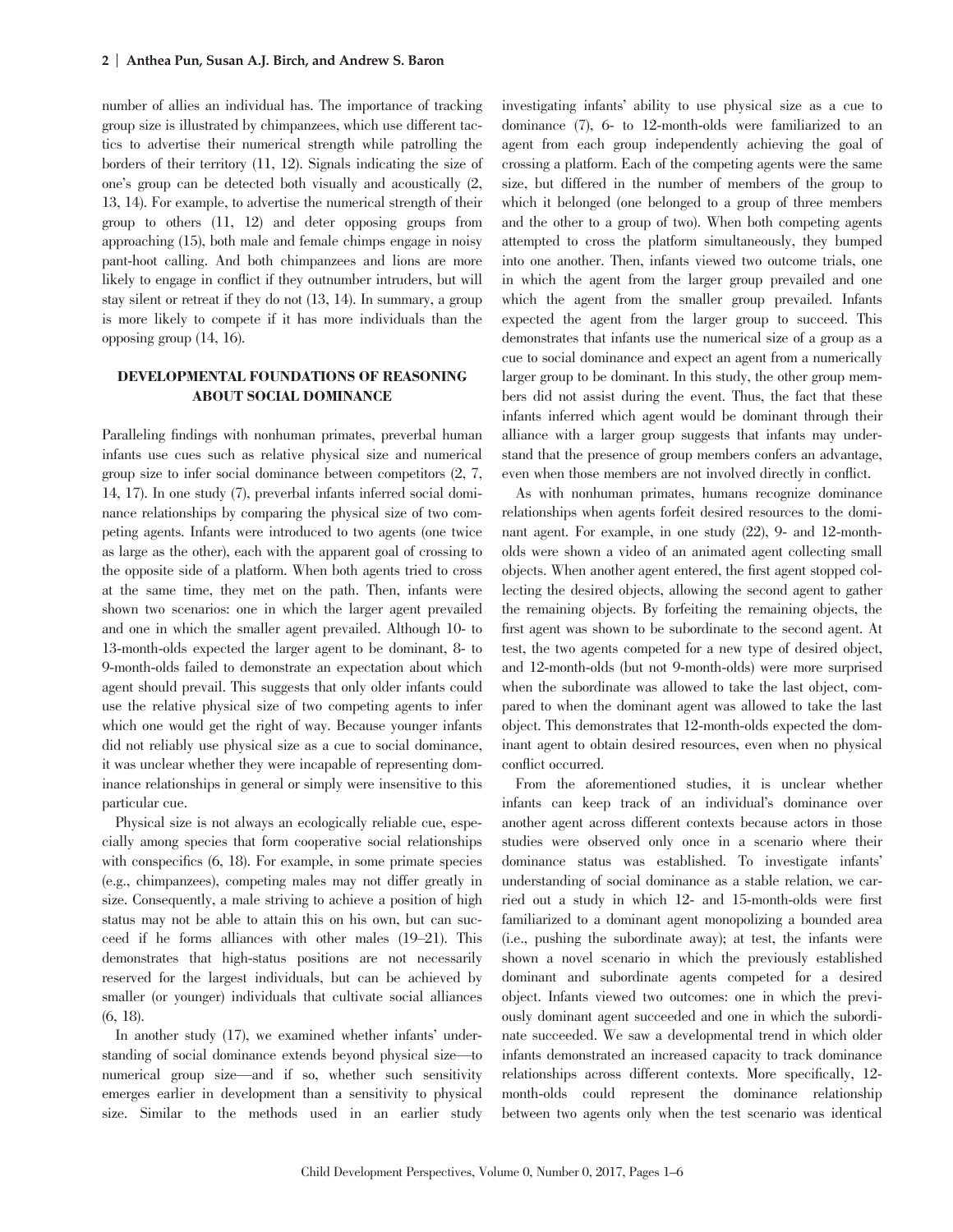to the conflict scenario they had witnessed. But, 15-month-olds could generalize the established dominance relationship to many scenarios. For example, if one agent had been shown to dominate a second in one setting, 15-month-olds expected the dominant agent to obtain the desired objects in all settings (22). This suggests that by 15 months, infants expect established dominance relations between two agents to be consistent over time and across contexts.

To further examine infants' capacity to track dominance relationships among individuals, researchers in another study (23) tested whether infants could represent the dominance hierarchy among three agents. Following an earlier study (22), 15-montholds were shown three pairs of agents, each of which wanted to monopolize a confined space. Infants could recognize the dominance relationship between each pair of agents, but only when it was presented incrementally and in a linear order. For example, if infants were shown that A was dominant to B, then B was dominant to C, and C was dominant to D, they understood that A was dominant to C. However, infants could not recognize the dominance relationships if they were established discontinuously. For example, if they were shown that C was dominant to D, then B was dominant to C, and A was dominant to B, infants could not recognize that A was dominant to C. This work demonstrates that in particular circumstances, infants may use a form of deductive reasoning called *transitive inference* to derive a relationship between agents that have not been compared to one another directly.

When and how humans develop the ability to use transitive inference to reason about social dominance in relationships is not fully understood and is a matter of debate. In some studies (23, 24), transitive inference emerges as early as infancy, while in others (25, 26), the ability appears to emerge around age 4. However, this developmental discrepancy in humans' ability to use transitive reasoning may be related to the particular domain tested because sensitivity to the social dominance domain may emerge prior to domain-general reasoning.

This evidence supports the argument that transitive inference is central to social dominance cognition in humans, as it allows humans to represent the complex structures of their social groups by building on dyadic relationships. This ability is also essential for maintaining social hierarchies in other species that live in groups (e.g., nonhuman primates). However, it remains unclear whether the capacity to organize social hierarchies through transitive inference operates similarly in nonhuman primates and humans. Therefore, further investigation is needed to compare and contrast nonhuman primates' ability to build representations of social hierarchies with those of human infants and children.

#### EVALUATING DOMINANT INDIVIDUALS

Not only do young children recognize dominance relationships among individuals, they also appear to exhibit a positivity bias toward more dominant individuals. For example, when preschoolers view an individual behaving in a dominant way (e.g., giving orders to others), they also expect the individual to have more resources  $(27)$ . In addition, children are willing to maintain and perpetuate this inequality themselves, by ensuring that the dominant individual always has more resources than the subordinate individual (28).

Why are young children willing to perpetuate inequality in this context? One reason may stem from our nonhuman primate ancestors, who affiliate with dominant individuals to increase access to coveted resources, thereby improving their dominance rank and fitness for survival. For example, male chimpanzees with lower status attempt to develop alliances with dominant individuals by attending to and appeasing the dominant chimpanzees (e.g., through grooming; 29–32).

Similarly, recent work suggests that young children may also recognize the benefits of affiliating with dominant individuals. In one study (33), researchers investigated whether 2-year-olds preferred a dominant agent over a subordinate agent. To accomplish this, they modified the dominance paradigm (7) with one important change: Both agents were equal in size. After establishing that one agent was dominant over another, researchers presented both agents to the children, placing them side by side. The children were asked which agent they liked. Two-year-olds preferred the dominant agent, suggesting that young children, like nonhuman primates, may be motivated to affiliate with dominant individuals. Whether this choice reflects a preference for dominant individuals that could share resources or provide protection, or a preference for individuals who complete their goal (akin to a success bias; see 34) requires further investigation.

# PREFERENTIAL LEARNING FROM DOMINANT INDIVIDUALS

In addition to greater access to valuable resources, dominant individuals also directly influence their subordinate counterparts, as evidenced by studies with nonhuman primates in which decisions made by dominant individuals directly influenced the behavior of subordinates in different domains (35–37). For example, baboons willingly (i.e., without force or coercion) accepted and followed despotic decisions about foraging patches made by dominant baboons, even when this incurred a shortterm cost for subordinates. In addition, in a recent study (38), chimpanzees were biased to learn from a more dominant individual. Researchers devised a task in which chimpanzees could acquire desired food from a box with two openings. Dominant chimps did not prefer to obtain the food from either opening. However, subordinates paid more attention to the dominant individual and appeared to imitate her manner of interacting with the box. Therefore, subordinates naïve to the box task were more likely to obtain the food from the same opening as the dominant individual they had observed, even though either opening would have provided food. This demonstration of deference to the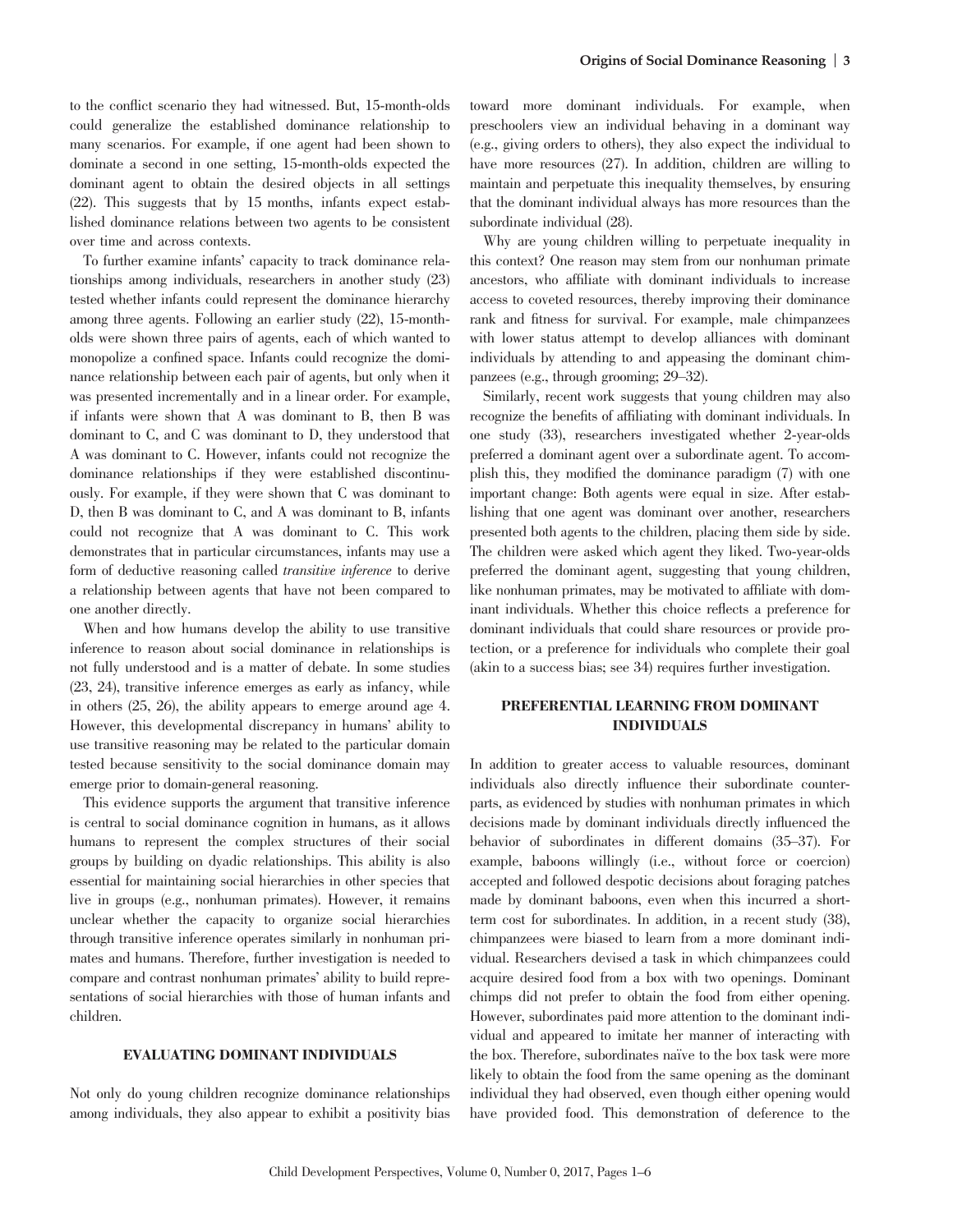dominant, not only in competitive scenarios but in foraging choices and cultural learning, may reflect an evolved tendency to follow the leadership of dominant individuals.

Evidence of preferential learning from dominant individuals may reflect an expectation that dominant individuals are more optimal sources of information, all else being equal. Indeed, research with human adults seems to support this view. In one study (39), human adults rated high in trait dominance were perceived as more competent by their peers, randomly assigned group members, and even researchers blind to the hypotheses of the study. This suggests that individuals higher in trait dominance may attain social influence because they are perceived to be more competent, even when no evidence of competence is provided.

Like nonhuman primates, 3- and 4-year-olds show a similar learning bias, favoring the labels provided by a socially dominant individual over those of a subordinate individual in a novel word learning task (40). In this study, children were naïve to individuals' previous knowledge or history of accuracy, and only knew that one individual was dominant over the other because he had been given the right of way to cross a platform (see 7, 17). At a minimum, these results show that children are more likely to learn new information from more dominant individuals than from less dominant ones. Children's learning preference could also stem from an evaluation of individuals' competence. That is, like adults (39), young children may associate dominance with competence (even if no direct evidence of competence is observed), and that evaluation drives children's learning decisions. In addition, we also recognize that dominance and competence may influence children's preferences independently. Consequently, researchers should attempt to disentangle these possibilities by examining the specific contexts in which dominance and competence may influence children's learning decisions.

Whether children's (and chimps') preference to learn from dominant individuals includes an evaluative component remains a question, but the aforementioned results suggest that both nonhuman and human primates are predisposed to learn from dominant or prevailing individuals. This learning bias may reveal one way in which dominant individuals influence cultural learning, the products of which are passed down to later generations.

## CONCLUSIONS AND LOOKING AHEAD: A PREDISPOSITION TOWARD INEQUALITY?

We argue that the cognitive mechanisms used by nonhuman primates and humans to detect and track social dominance relations may share common roots, as evidenced by a growing body of evidence in both evolutionary and psychological research. By studying, and capitalizing on, infants' early sensitivity to goaldirected action and goal attainment, we have detected infants' early-emerging recognition of dominance relationships. For instance, in much of this work (7, 17, 22), infants expect a dominant agent to accomplish his or her goal at the expense of another agent. Therefore, like nonhuman primates and adult humans, infants apparently link success (e.g., in the form of completing goals and accessing resources differentially) with dominance.

In addition, we propose that recognizing social dominance early in development is facilitated by ecologically relevant cues (e.g., relative physical size, numerical group size, amount of resources). However, we recognize that research on infants' understanding of dominance relationships and hierarchies is limited, and that infants and children may be sensitive to other cues to dominance (e.g., age, vocal tone and pitch, facial cues, and body language, including posture and other nonverbal behaviors). Given the preliminary nature of this work, researchers should investigate the developmental trajectory of reasoning about social dominance across the lifespan. Such work should focus on whether young children can recognize more nuanced cues to dominance (in particular, those unique to a particular individual), and whether such cues lead to similar inferences about dominant individuals (e.g., decisions about with whom to align or from whom to learn).

Given that culture can also affect social evaluations significantly, it is important to consider how socialized values may moderate perceptions of dominance and status over time. For example, in a recent study with human adults (41), explicit associations between social status and numerical group size may have been shaped by the beliefs and social norms reinforced by culture: Americans were more likely to explicitly associate smaller groups with higher status, rationalizing that smaller groups are more exclusive and elite, and that they represent the richest 1% in the country. In contrast, implicit measures—designed to tap unconscious and automatic associations—revealed the opposite association: Larger groups were associated with higher status. This finding demonstrates that culturally acquired values can lead to judgments about dominance that differ from those based on the mechanisms that humans share with nonhuman primates.

Finally, human infants' expectations that one individual is more likely to be dominant than another may reveal an early, tacit awareness of inequality in social relationships. As such, we cannot help but wonder whether this early awareness contributes to children's and adults' tendency to reinforce, provide justification for, and even favor inequality in social relationships (27, 42–45). Some studies have investigated whether an individual's position in society affects children's social preferences regarding that person. For example, 5- to 7-year-olds prefer advantaged over disadvantaged groups (44), and as early as age 2, children prefer dominant over subordinate agents (33). These choices may reflect an implicit understanding that being affiliated with advantaged or dominant individuals can be beneficial. As such, researchers need to determine whether young children's underlying motives are ultimately self-serving if dominant individuals are viewed as sources of protection, distributors of resources, or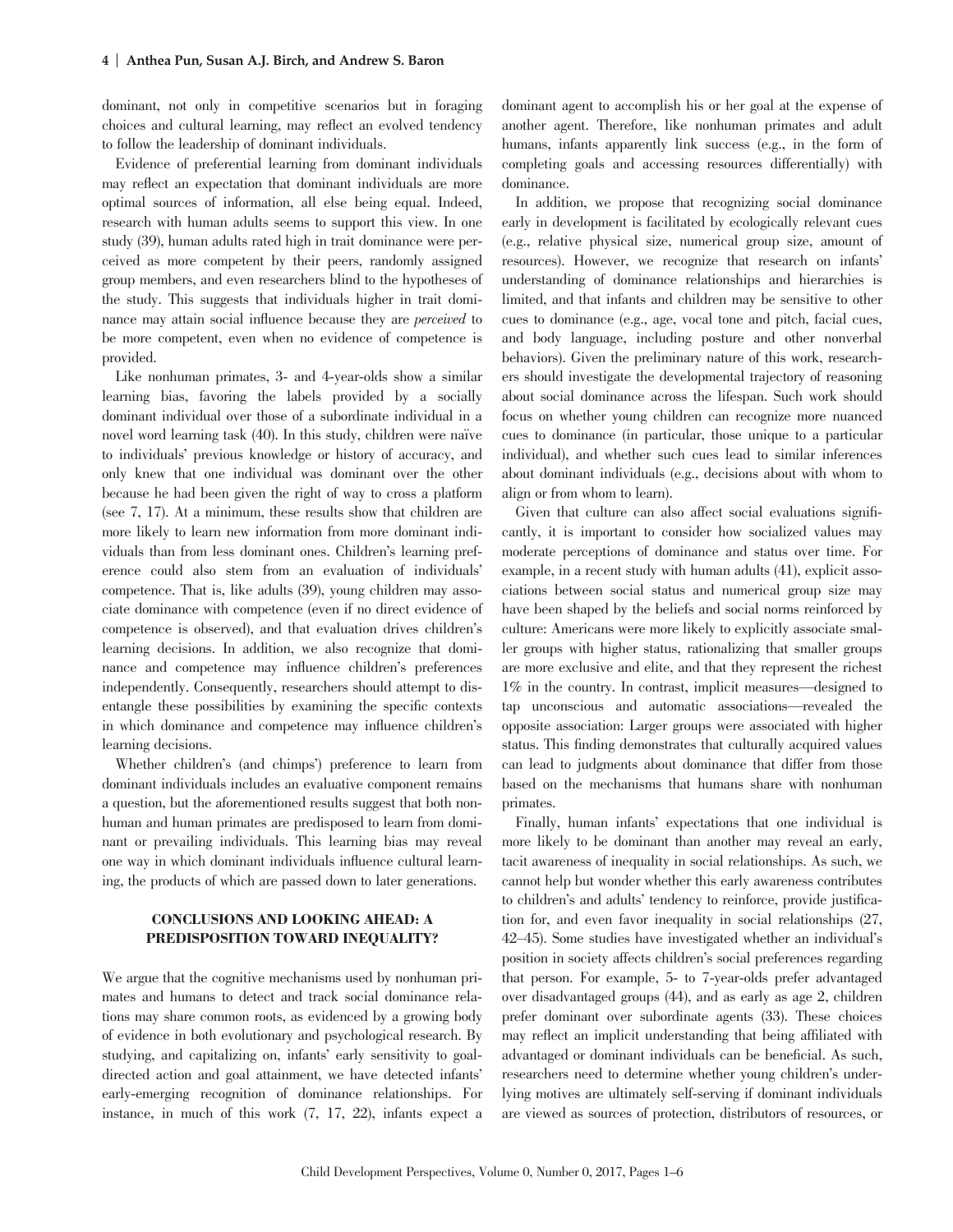valuable sources of information. These questions require further exploration, and the answers may help explain why prejudice is so widespread, and why fairness and tolerance can sometimes be difficult to attain.

#### REFERENCES

- 1. Smith, J. M. (1974). The theory of games and the evolution of animal conflicts. Journal of Theoretical Biology, 47, 209–221. doi[:10.1016/](https://doi.org/10.1016/0022-5193(74)90110-6) [0022-5193\(74\)90110-6](https://doi.org/10.1016/0022-5193(74)90110-6)
- 2. Wilson, M. L., & Wrangham, R. W. (2003). Intergroup relations in chimpanzees. Annual Review of Anthropology, 32, 363–392. doi:[10.](https://doi.org/10.1146/annurev.anthro.32.061002.120046) [1146/annurev.anthro.32.061002.120046](https://doi.org/10.1146/annurev.anthro.32.061002.120046)
- 3. Axelrod, R., & Hamilton, W. D. (1981). The evolution of cooperation. American Association for the Advancement of Science, 211, 1390–1396.
- 4. Geist, V. (1978). Life strategies, human evolution, environmental design: Toward a biological theory of health. New York, NY: Springer.
- 5. Smith, J. M. (1984). Game theory and the evolution of behavior. Behavioral and Brain Sciences, 7, 95–101. doi[:10.1017/](https://doi.org/10.1017/S0140525X00026327) [S0140525X00026327](https://doi.org/10.1017/S0140525X00026327)
- 6. Hand, J. L. (1986). Resolution of social conflicts: Dominance, egalitarianism, spheres of dominance, and game theory. The Quarterly Review of Biology, 61, 201–220. doi[:10.1086/414899](https://doi.org/10.1086/414899)
- 7. Thomsen, L., Frankenhuis, W. E., Ingold-Smith, M., & Carey, S. (2011). Big and mighty: Pre-verbal infants mentally represent social dominance. Science, 331, 477–480. doi[:10.1126/science.1199198](https://doi.org/10.1126/science.1199198)
- 8. Hawley, P. H. (1999). The ontogenesis of social dominance: A strategy-based evolutionary perspective. Developmental Review, 19, 97– 132. doi[:10.1006/drev.1998.0470](https://doi.org/10.1006/drev.1998.0470)
- 9. Brown, J. H., & Maurer, B. A. (1986). Body size, ecological dominance and Cope's rule. Nature, 324, 248–250. doi[:10.1038/](https://doi.org/10.1038/324248a0) [324248a0](https://doi.org/10.1038/324248a0)
- 10. Buston, P. (2003). Social hierarchies: Size and growth modification in clownfish. Nature, 424, 145–146. doi[:10.1038/424145a](https://doi.org/10.1038/424145a)
- 11. Clark, A. P. (1993). Rank differences in the production of vocalizations by wild chimpanzees as a function of social context. American Journal of Primatology, 31, 159–179.
- 12. Ghiglieri, M. P. (1984). The chimpanzees of Kibale forest: A field study of ecology and social structure. New York, NY: Columbia University Press.
- 13. McComb, K., Packer, C., & Pusey, A. (1994). Roaring and numerical assessment in contests between groups of female lions, Panthera leo. Animal Behavior, 47, 379–387. doi[:10.1006/anbe.](https://doi.org/10.1006/anbe.1994.1052) [1994.1052](https://doi.org/10.1006/anbe.1994.1052)
- 14. Wilson, M. L., Hauser, M. D., & Wrangham, R. W. (2001). Does participation in intergroup conflict depend on numerical assessment, range location, or rank for wild chimpanzees? Animal Behaviour, 61, 1203–1216. doi:[10.1006/anbe.2000.1706](https://doi.org/10.1006/anbe.2000.1706)
- 15. Boesch, C., & Boesch-Achermann, H. (2000). The chimpanzees of the Tai Forest: Behavioural ecology and evolution. Oxford, UK: Oxford University Press.
- 16. Goodall, J. (1986). The chimpanzees of Gombe: Patterns of behavior. Cambridge, MA: Belkap Press of Harvard University Press.
- 17. Pun, A., Birch, S., & Baron, A. S. (2016). Infants use relative numerical group size to infer social dominance. Proceedings of the National Academy of Sciences of the United States of America, 113, 2376–2381. doi:[10.1073/pnas.1514879113](https://doi.org/10.1073/pnas.1514879113)
- 18. Cheney, D. L., & Seyfarth, R. M. (1992). How monkeys see the world: Inside the mind of another species. Chicago, IL: University of Chicago Press.
- 19. Nishida, T., & Hosaka, K. (1996). Coalition strategies among adult male chimpanzees of the Mahale Mountains, Tanzania. In W. C. McGrew, L. F. Marchant, & T. Nishida (Eds.), Great ape societies (pp. 114–134). Cambridge, UK: Cambridge University Press.
- 20. de Waal, F. B. (1984). Sex differences in the formation of coalitions among chimpanzees. Ethology and Sociobiology, 5, 239–255. doi[:10.1016/0162-3095\(84\)90004-9](https://doi.org/10.1016/0162-3095(84)90004-9)
- 21. Duffy, K. G., Wrangham, R. W., & Silk, J. B. (2007). Male chimpanzees exchange political support for mating opportunities. Current Biology, 17, R586–R587. doi[:10.1016/j.cub.2007.06.001](https://doi.org/10.1016/j.cub.2007.06.001)
- 22. Mascaro, O., & Csibra, G. (2012). Representation of stable social dominance relations by human infants. Proceedings of the National Academy of Sciences of the United States of America, 109, 6862– 6867. doi[:10.1073/pnas.1113194109](https://doi.org/10.1073/pnas.1113194109)
- 23. Mascaro, O., & Csibra, G. (2014). Human infants' learning of social structures; the case of dominance hierarchy. Psychological Science, 25, 250–255. doi[:10.1177/0956797613500509](https://doi.org/10.1177/0956797613500509)
- 24. Gazes, R. P., Hampton, R. R., & Lourenco, S. F. (2015). Transitive inference of social dominance by human infants. Developmental Science, 20, e12367. doi:[10.1111/desc.12367](https://doi.org/10.1111/desc.12367)
- 25. Bryant, P. E., & Trabasso, T. (1971). Transitive inferences and memory in young children. Nature, 232, 456–458. doi[:10.1038/](https://doi.org/10.1038/232456a0) [232456a0](https://doi.org/10.1038/232456a0)
- 26. Wright, B. C. (2012). The case for a dual-process theory of transitive reasoning. Developmental Review, 32, 89–124. doi:[10.1016/j.dr.](https://doi.org/10.1016/j.dr.2012.04.001) [2012.04.001](https://doi.org/10.1016/j.dr.2012.04.001)
- 27. Charafeddine, R., Mercier, H., Clément, F., Kaufmann, L., Berchtold, A., Reboul, A., & Van Der Henst, J.-B. (2015). How preschoolers use cues of dominance to make sense of their social environment. Journal of Cognition and Development, 16, 587–604. doi[:10.1080/15248372.2014.926269](https://doi.org/10.1080/15248372.2014.926269)
- 28. Charafeddine, R., Mercier, H., Clément, F., Kaufmann, L., Reboul, A., & Van der Henst, J. (2016). Children's allocation of resources in social dominance situations. Developmental Psychology, 52, 1843– 1857. doi[:10.1037/dev0000164](https://doi.org/10.1037/dev0000164)
- 29. Schino, G. (2007). Grooming, coalitions, and reciprocal altruism in primates. Journal of Anthropological Sciences, 85, 235–236. doi:[10.](https://doi.org/10.1093/beheco/arl045) [1093/beheco/arl045](https://doi.org/10.1093/beheco/arl045)
- 30. Seyfarth, R. M. (1977). A model of social grooming among adult female monkeys. Journal of Theoretical Biology, 65, 671–698. doi[:10.1016/0022-5193\(77\)90015-7](https://doi.org/10.1016/0022-5193(77)90015-7)
- 31. Slater, P. J., Snowdon, C. T., Rosenblatt, J. S., & Milinski, M. (1997). Advances in the study of behavior (Vol. 26). San Diego, CA: Academic Press.
- 32. Tiddi, B., Aureli, F., & Schino, G. (2012). Grooming up the hierarchy: The exchange of grooming and rank-related benefits in a new world primate. PLoS ONE, 7, e36641. doi[:10.1371/journal.pone.](https://doi.org/10.1371/journal.pone.0036641) [0036641](https://doi.org/10.1371/journal.pone.0036641)
- 33. Thomas, A., Abramyan, M., Lukowksi, A., Thomsen, L., & Sarnecka, B. (2016). Preferring the mighty to the meek: Toddlers prefer superiors to subordinates. In A. Papafragou, D. Grodner, D. Mirman, & J. C. Trueswell (Eds.), Proceedings of the 38th Annual Conference of the Cognitive Science Society (pp. 241–246). CogSci 2016: The annual meeting of the Cognitive Science Society, Philadelphia, PA, August 10, 2016. Austin, TX: Cognitive Science Society.